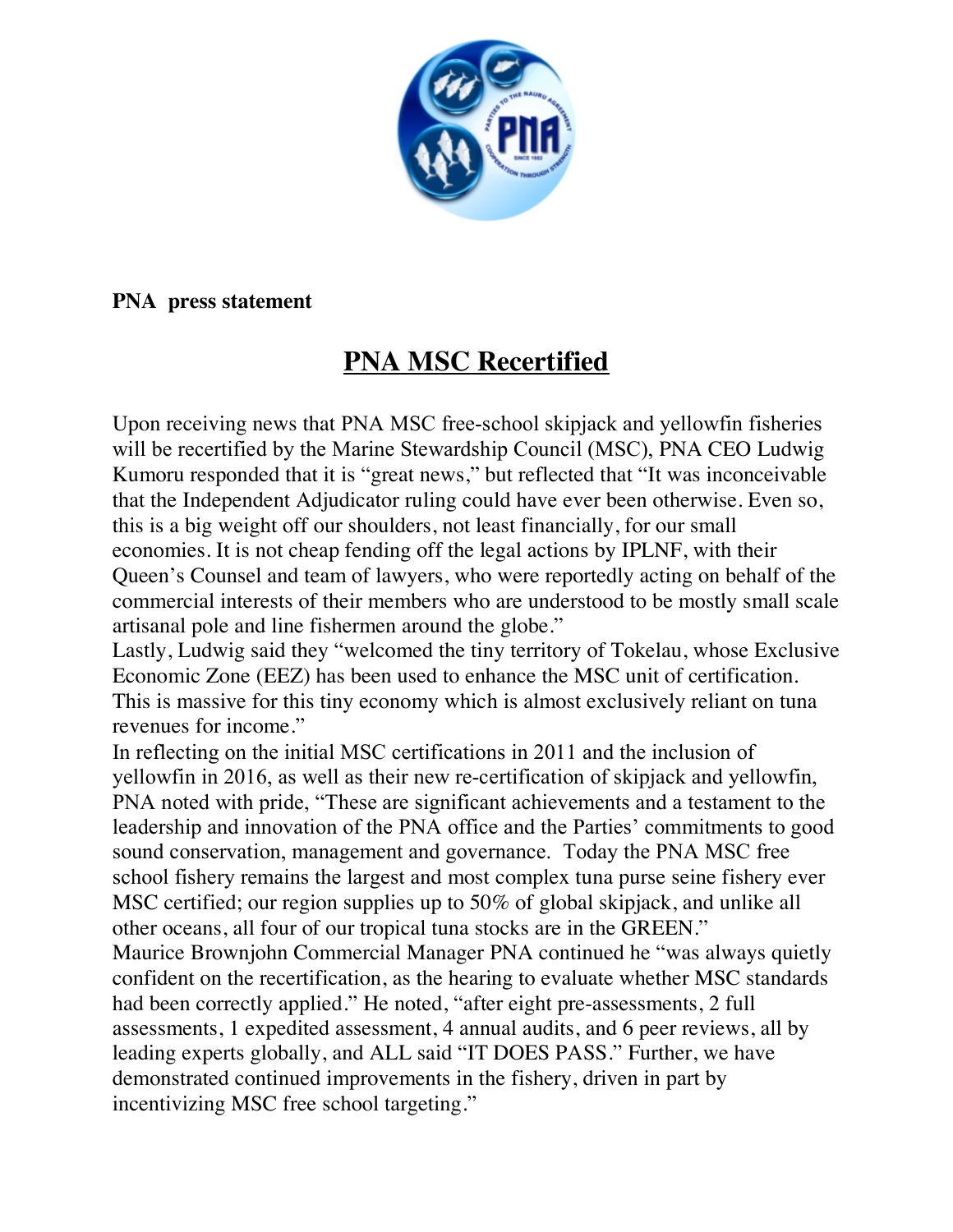

It has been a long and arduous road for the PNA; in 2011 ISSF (an association of large brands and processors) and OPAGAC (a Spanish Industry group that is highly FAD dependent) took the PNA to adjudication in London, opposing the PNA certification. Last year IPNLF lodged 24 scoring objections to PNA's MSC free-school skipjack and yellowfin fishery's re certification, which went to an adjudication early this year, challenging MSC's voluntary standards and the Conformity Assessment Body's (CAB's) scoring against these standards. Very clearly, these actions had little to do with conservation and management, but everything to do with protecting commercial interests especially in the UK market where Pacifical continues to take market share, bringing genuine MSC certified tuna products backed with sophisticated chain of custody, to the consumer and with Pacifical co-branding, it links each can back to the PNA peoples.

So the news that the independent adjudicator ruled last week in favor of PNA, dismissing 100% of the misinformation and accusations from IPLNF and upholding the CAB's decision to recertify PNA's MSC certificate was a welcome affirmation for the PNA office (PNAO) and the peoples of the region.

Dr. David Agnew, MSC Science and Standards Director reacted to the IA ruling: "This highlights the strength of the MSC process. As a result of this objection, more information is now in the public domain about the PNA fishery, adding to the information in the published assessment report, and improving the transparency of the fishery's management. This confirms that the PNA skipjack tuna fishery is a sustainable and well-managed fishery that has made considerable improvements over the course of its first MSC certificate. People buying MSC labeled PNA tuna can be confident that their purchase is making a positive difference to the sustainability of our oceans."

The 47-page ruling of the Independent Adjudicator is public and can be accessed at https://fisheries.msc.org/en/fisheries/pna-western-and-central-pacific-skipjack-andyellowfin-unassociated-non-fad-set-tuna-purse-seine/@@assessments

Note: The PNA MSC certification is owned by a coalition of eight Small Island Developing States in the Central and Western Pacific, who have a Strong vested interest in sustainability, with few resources other than tuna. Over 90% of the